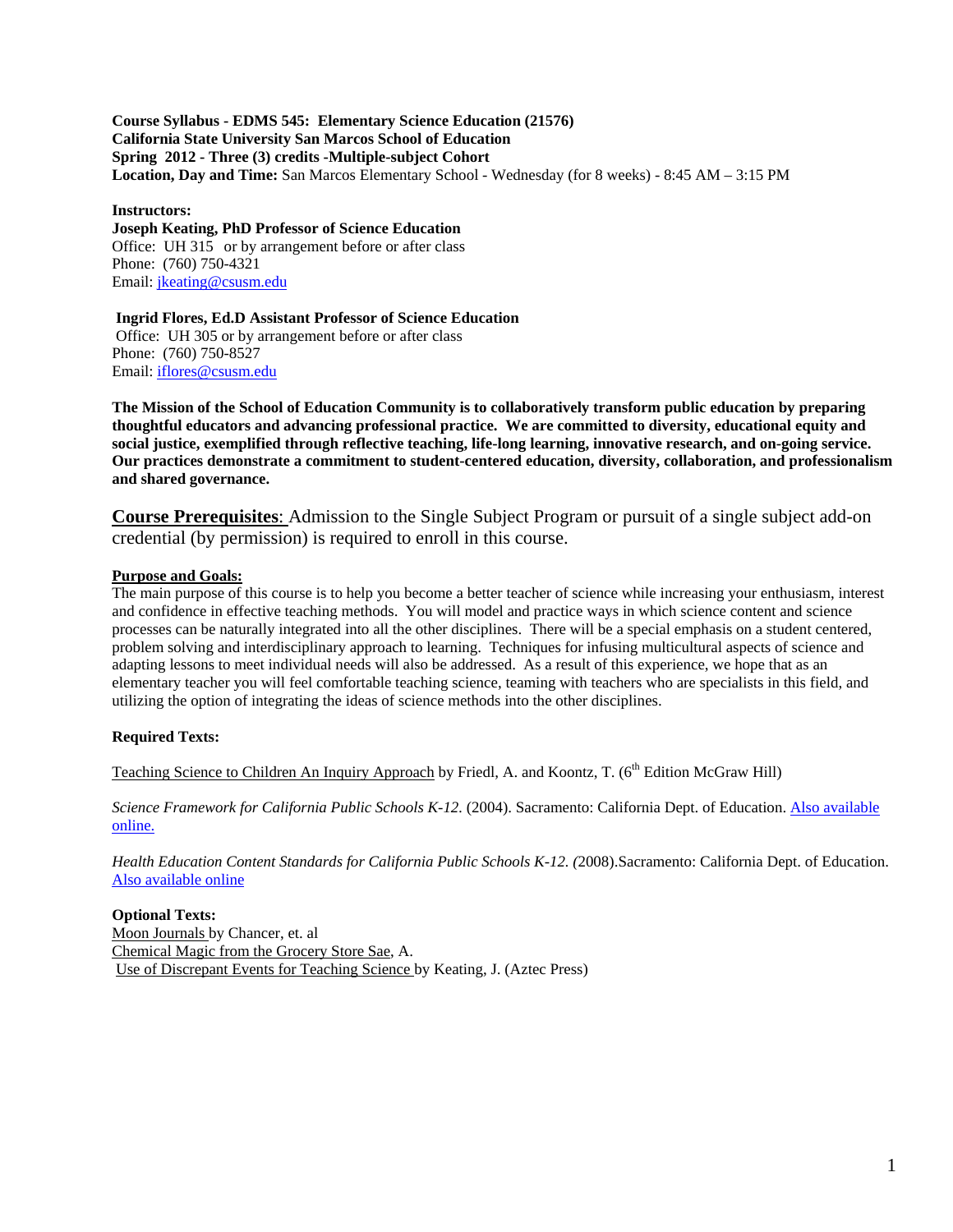# **Course Objectives:**

On completion of this course, students will be able to demonstrate the following:

1. Knowledge on strategies to integrate the California Framework and Standards into science;

2. Understanding strategies to integrate inquiry based science into all areas of the curriculum;

3. Awareness of the multitude of community resources available to teachers and the ways in which these resources can be used to strengthen the science program;

4. The ability to write science lesson plans and implement them into an interdisciplinary, integrated unit that is appropriate to the grade-level course content;

5. The ability to design curricula, which utilize a variety of instructional strategies and develop children's higherlevel thinking skills;

6. An understanding and appreciation for the dynamic nature of the processes of science

- 7. Inclusion of all children in science instruction
- 8. Strong general understanding of science and health content knowledge

# **Grading Policy:**

Final grades for EDMS 545 will be computed as a % of the total points earned:

 $A = 94 A = 90-93\%$  $B = 84-89%$  $B = 80-83$  $C_{+} = 77 - 79$ (Anything less than a C+ does not count toward a California Teaching Credential)

# **SOE Attendance Policy**

Due to the dynamic and interactive nature of courses in the School of Education, all students are expected to attend all classes and participate actively. At a minimum, students must attend more than 80% of class time, or s/he **may not receive a passing grade** for the course at the discretion of the instructor. Individual instructors may adopt more stringent attendance requirements. Should the student have extenuating circumstances, s/he should contact the instructor as soon as possible.

**Personal Comments about Attendance:** Prompt and consistent attendance is vital to success in this class. Attendance will be taken and class will start on time. Both attendance and punctuality are essential to completing all work satisfactorily. Only 50% of the potential value for an assignment can be credited as makeup for an assignment that is due and reviewed in a class that was not attended by the student. Two absences (in this case one full day of class =two class equivalents) in one semester can result in a minimum of one grade lower; three absences can result in a non-passing grade (unless there are extenuating circumstances). Late arrivals will be penalized at the discretion of the instructor.

# **Teacher Performance Expectation (TPE) Competencies**

The course objectives, assignments, and assessments have been aligned with the CTC standards for the Multiple Subject Credential. This course is designed to help teachers seeking a California teaching credential to develop the skills, knowledge, and attitudes necessary to assist schools and districts in implementing effective programs for all students. The successful candidate will be able to merge theory and practice in order to realize a comprehensive and extensive educational program for all students. You will be required to formally address the following TPEs in this course:

# **TPE Primary Emphases in EDMS 545**:

- TPE 1a-Subject Specific Pedagogical Skills for MS Teaching Assignments (Science)
- TPE 5-Student Engagement

# **TPE Secondary Emphases in EDMS 545**:

- TPE 4-Making Content Accessible TPE 7-Teaching English Learners
	-
- 
- TPE 9-Instructional Planning TPE 14-Educational Technology in Teaching and Learning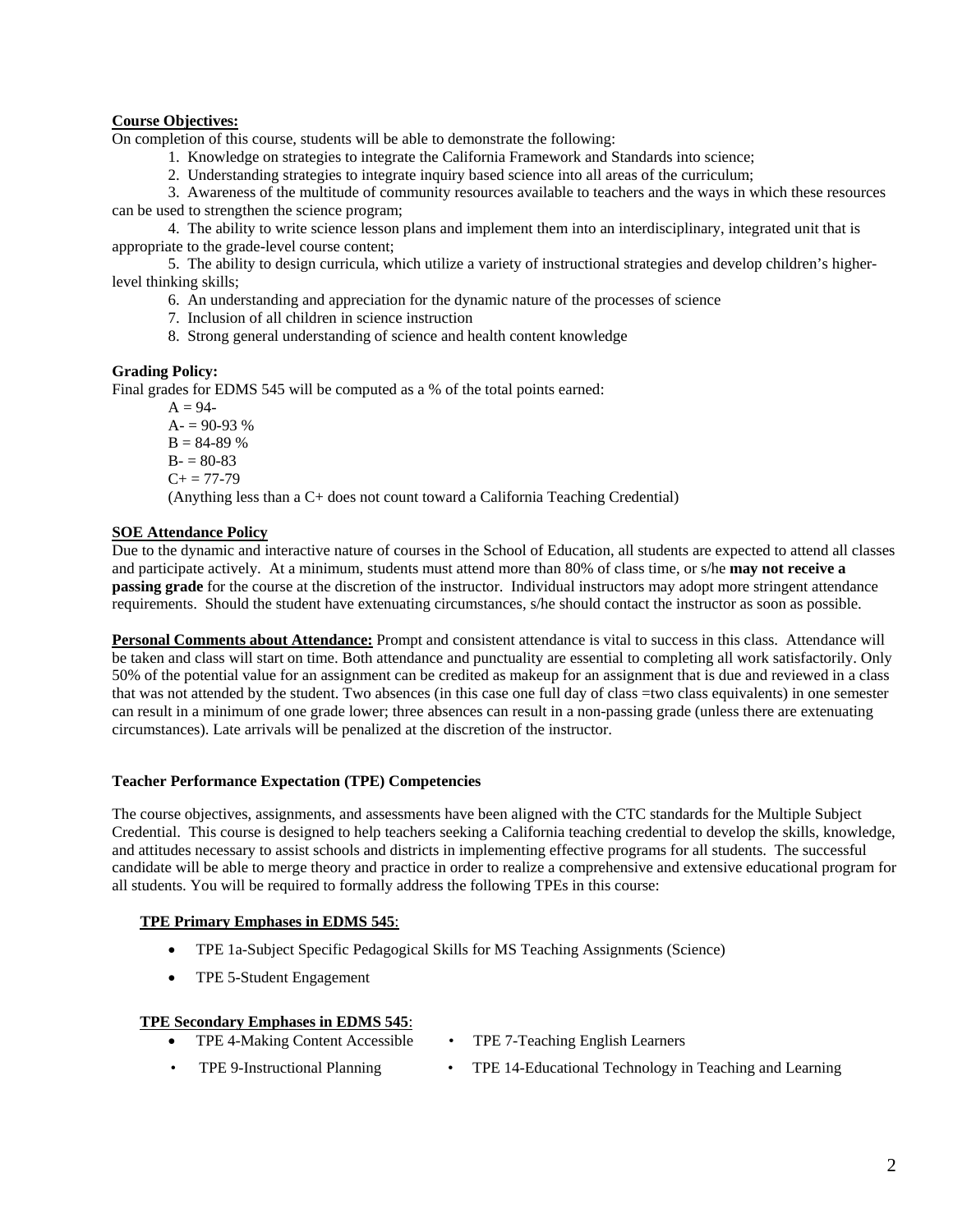# **California Teacher Performance Assessment (CalTPA)**

Beginning July 1, 2008 all California credential candidates must successfully complete a state-approved system of teacher performance assessment (TPA), to be embedded in the credential program of preparation. At CSUSM this assessment system is called the CalTPA or the TPA for short.

To assist your successful completion of the TPA a series of informational seminars are offered over the course of the program. TPA related questions and logistical concerns are to be addressed during the seminars. Your attendance to TPA seminars will greatly contribute to your success on the assessment.

Additionally, SOE classes use common pedagogical language, lesson plans (lesson designs), and unit plans (unit designs) in order to support and ensure your success on the TPA and more importantly in your credential program.

website provided at the website provided: http://www.csusm.edu/education/CalTPA/ProgramMaterialsTPA.html The CalTPA Candidate Handbook, TPA seminar schedule, and other TPA support materials can be found on the SOE

# **Authorization to Teach English Learners**

This credential program has been specifically designed to prepare teachers for the diversity of languages often encountered in California public school classrooms. The authorization to teach English learners is met through the infusion of content and experiences within the credential program, as well as additional coursework. Students successfully completing this program receive a credential with authorization to teach English learners.

 *(Approved by CCTC in SB 2042 Program Standards, August 02)* 

# **Students with Disabilities Requiring Reasonable Accommodations**

Students with disabilities who require reasonable accommodations must be approved for services by providing appropriate and recent documentation to the Office of Disable Student Services (DSS). This office is located in Craven Hall 4300, and can be contacted by phone at (760) 750-4905, or TTY (760) 750-4909. Students authorized by DSS to receive reasonable accommodations should meet with their instructor during office hours or, in order to ensure confidentiality, in a more private setting.

 **All University Writing Requirement:** A minimum of 2500 words of writing assignments per semester is required. This will be fulfilled through a variety of ways in this course such as: reading logs, action research reports, field trip curriculum plans, discrepant event curriculum plans and independent study reports.

# **CSUSM Academic Honesty Policy**

 borrowed from other sources must have appropriate references to the original sources. Any quoted material should give "Students will be expected to adhere to standards of academic honesty and integrity, as outlined in the Student Academic Honesty Policy. All written work and oral presentation assignments must be original work. All ideas/materials that are credit to the source and be punctuated with quotation marks.

Students are responsible for honest completion of their work including examinations. There will be no tolerance for infractions. If you believe there has been an infraction by someone in the class, please bring it to the instructor's attention. The instructor reserves the right to discipline any student for academic dishonesty in accordance with the general rules and regulations of the university. Disciplinary action may include the lowering of grades and/or the assignment of a failing grade for an exam, assignment, or the class as a whole."

Incidents of Academic Dishonesty will be reported to the Dean of Students. Sanctions at the University level may include suspension or expulsion from the University.

# **Plagiarism:**

 processes. Plagiarism or cheating is unacceptable under any circumstances. If you are in doubt about whether your work is As an educator, it is expected that each student will do his/her own work, and contribute equally to group projects and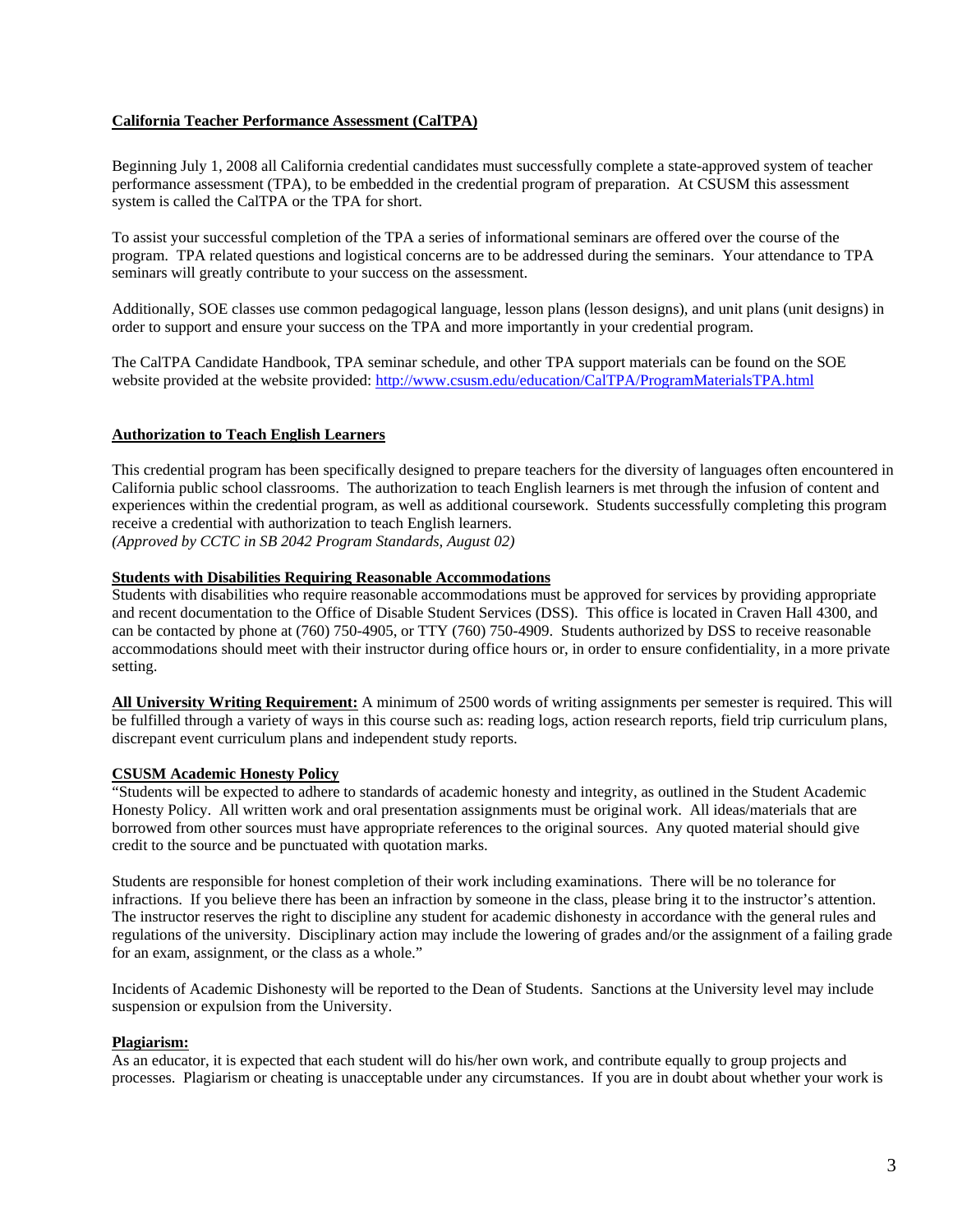paraphrased or plagiarized see the Plagiarism Prevention for Students website http://library.csusm.edu/plagiarism/index.html. If there are questions about academic honesty, please consult the University catalog.

 **Course Requirements***: See Description of Assignments pp. 6‐11*

 **Grading Standards***: See grade sheet and point values of all assignments pp 13*

# **COURSE TIMELINE**

### *Class #1* **January 25 (Wednesday)**

- Intro to Science Frameworks/ Standards, Moon Journals, Topics in Text,  $1/25$  Read syllabus prior to attending class (what questions do you have??). How were you taught Science? /Intro to Syllabus, assign directors (see attached addendum) Field Trip /Intro to Discrepant events/ Teacher Dispositions (Pre-self assess) (Assignment #5)
- 1/25 What are the elements of inquiry as used in the Discrepant Event model? (Bouncing Balls) The Nature of Science and the Scientific Method/Learning Cycle (Loonie Goonies)

# **Next time:**

- 1) In the California Frameworks Read Ch. 1 and 2 and your assigned Section of the Standards by grade level
- 2) Write out standards exercise (1a, b, c and d). See syllabus Descriptions of Assignment # 1 a, b, c and d. Be prepared to share this your grade level group and prepare a presentation (time given in class) per description in #1d (note addition of Health Standards  $1c)$
- 3) Read TSC Introductory Ch 1 and 2 (notes and any questions), and choose one Ch 4- 6 to read and produce one graphic organizer and teaching outline to share with colleagues (see Assignment #9)

# **Class #2 February 1 (Wednesday)**

- 2/1 Must have syllabus (General Questions) 30 minutes of team working time for Team Standards Framework presentations (#1a,b, c, d) Signups for various projects (DE/Moon Journals/Chapter Readings<br>2/1 Video on Discrepant Event/ Inquiry Learning
- Student discrepant events  $X$  3 (Assignment #2A/B) General Discussion of Text Ch. 1-2 and Share graphic organizers (Ch 4-6) (Assignment #9)

# **Next Time:**

- 1) Choose one from TSC Ch 7-10 (Graphic Organizer and outline)
- 2) Discrepant Events x3 (per schedule)

# **Class #3 February 8 (Wednesday)**

- $2/8$ Student discrepant events  $x3$  (Assignment #2A/B) Share Graphic Organizers Ch 7-10
- $2/8$ (Team building) 2/8 Introductions to Inquiry Based Problem Solving Model (OM Program) (Assignment # 8 B-D) "Superlinks" (Individual Problem Solving) "Verbal/Non-Verbal" "Invention Convention" (Applied Science)

# **Next Time:**

1) Choose one from TSC Ch 11--13 (Graphic Organizer)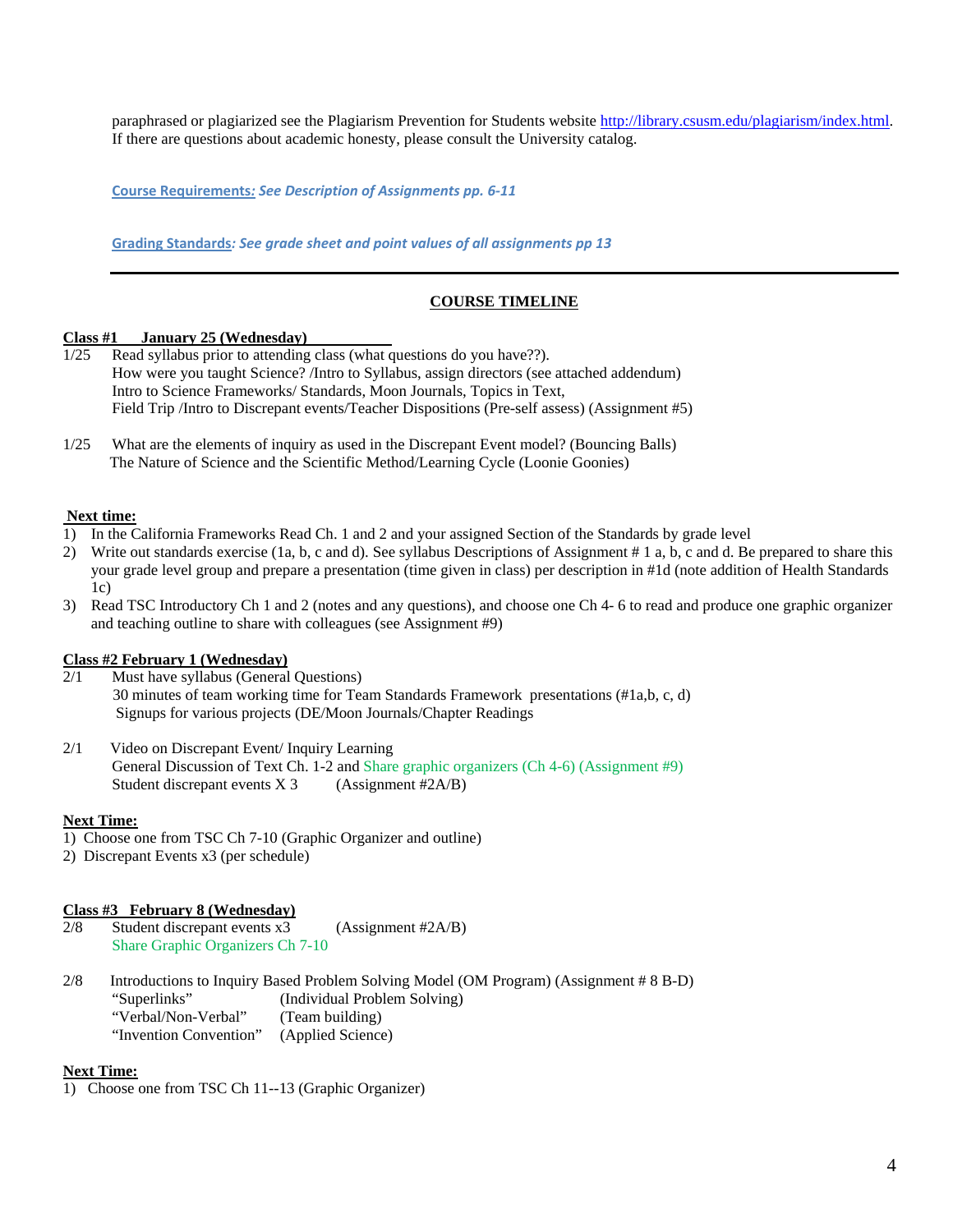2) Discrepant Events (per schedule)

# **Class #4 February 15 (Wednesday)**

- $2/15$ Student discrepant events  $X$  3 (Assignment #2A/B) Share Graphic Organizer Ch 11-13
- 2/15 Maps and Compass (Interdisciplinary/Visual Curriculum) (Assignment # 6) Open ended vs. Closed Ended Scientific. Experiments (in class hands-on activity Assignment #8 A).

# **Next Time:**

- 1) Choose one from TSC Ch 14-17 (Graphic Organizer)
- 2) Discrepant Events (per schedule)

# **Class #5 February 22 (Wednesday)**

2/22 Share Graphic Organizers Ch 14-17 Discrepant Events X 3 per schedule

# **Next time:**

- 1) Share Invention Convention Inquiry Model: In teams develop an invention with associated activities (per handout) before class (part of Assignment #8 D)
- 2) Sparks Probeware team designed experiment (Assignment #8 E)
- 3) Choose one from TSC Ch 18-21 (Graphic Organizer)
- 4) Discrepant Events per schedule
- 5) Moon Journal Gallery Walk (1/2)

# **Class #6 February 29 (Wednesday)**

- **2/29** Sparks Probeware open-ended experiment (each team shares finding (Assignment #8) Share Graphic Organizers from TSC Ch 18-21 Discrepant Events (per schedule) (Assignment #2A/B)
- **2/29** Invention Convention Presentations in Teams (Assignment #8) Moon Journal Gallery Walk Presentations (about ½)

# **Next Time:**

Wild Animal Park Field Trip

# **Class #7 March 7 (Wednesday)**

3/9 Meet at WAP at 8:45-3:00

# **Next Time:**

- Gallery Walk (about  $\frac{1}{2}$ ) 1) Moon Journal Presentation and
- 2) Discrepant Event Quiz (Assignment #2 C)
- 3) Student Dispositions final self-evaluation
- 4) Instructor evaluations
- 5) Discrepant Event edited video (Movie Camp Model)

# **Class #8 March 14 (Wednesday)**

- 1) Moon Journal Presentations (Assignment # 3 A/B)
- 2) Student Dispositions final self-evaluation (Assignment #5)
- 3) Discrepant Event Quiz (Assignment #2 C)
- 4) Instructor Evaluations
- 5) Discrepant Event edited video (Movie Camp Model)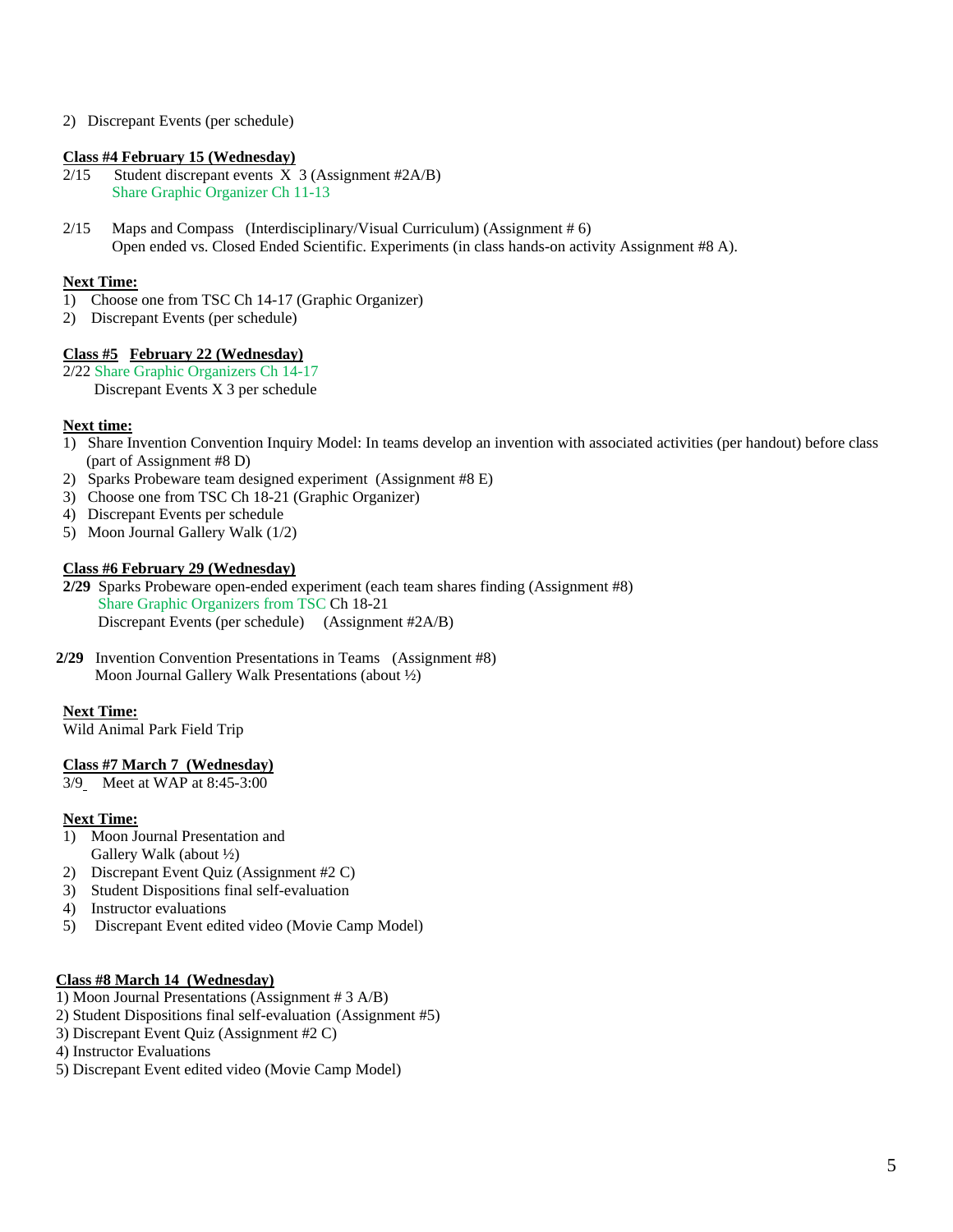# **Description of Science Methods Assignments**

The following are assignment prompts that represents the Spirit of the Assignment. Additional information and clarification will be given in class, and the Moodle site for this course will also provide handouts and resources. Each prompt will be scored using a rubric that uses a Likert Scale: no response (0) to exceptional (maximum possible points for that assignment). Due dates are on the timeline of this syllabus.

# **Note: I = Individual and T = Team**

The criteria for grading are:

- Fully addressing the prompt.
- Clear, coherent professional writing. You must demonstrate good understanding and appropriate interpretation of the topic.
- Correct spelling and grammar on final drafts.

# **Assignment 1 – California Science Framework and Standards**

 Spirit of the assignment: to read a portion of the California Science Framework and the Standard for a particular grade. You will write your individual response to the readings. Then you will work with your grade level team to prepare and do a presentation to the class. It's important that you do the reading and the write-ups BEFORE you meet with your team.

**1a. Framework summary response (I) 10 points** 

- Read the first part of the California Science Framework, up to page 20. This includes Board Policy, the Introduction and Chapters One and Two.
- Think about the reading holistically.
- Write about a page, in your own words, that answers these questions: What do you think are the most important ideas addressed in the reading? Were there any ideas in the reading which were very new to you, or which disagreed with something you thought?

# **1b. Grade level Science standard response (I) - 10 points**

- Read through all the standards for your assigned grade level. Using the standards for your chosen grade (K-6), pick a line item from physical science, or life science, or earth science (jigsaw so that each science content area (biology, chemistry/physics and earth science) is covered within the team). Come up with a brief description of an activity that children in that grade can do that also addresses one of the Investigation and Experimentation standards for the grade. One of many great reputable new resources that you might use is the following web site which includes award winning lessons that apply the standards in this way and also use technology: http://www.nsta.org/publications/interactive/laptop/grade.htm
- You should end up with four sections, each of which includes a content line (physical, life, or earth science), an Investigation and Experimentation line, and a one or two sentence description of an activity that combines the two describe a simple formative or summative assessment for that activity. The whole thing should be about a page
- See example next page.

### 1c. **1c. Grade level Health Education standards response**

# **Grade level Health Education Content Standards Response (I) – 5 points**

The Health Education Content Standards for California Public Schools are categorized into 8 Health Content Standards: Essential Health Concepts; Analyzing Health Influences; Assessing Valid Content Standards: Essential Health Concepts; Analyzing Health Influences; Assessing Valid Health Info; Interpersonal Communication; Decision Making; Goal Setting; Practicing Health Alcohol, Tobacco, and Other Drugs; Mental, Emotional, and Social Health; and Personal and Community Health. Enhancing Behaviors; and Health Promotion. These 8 content standards are included in 6 Health Content Areas: Nutrition and Physical Activity; Growth, Development & Sexual Health; Injury Prevention and Safety;

For the same grade level assigned to you for Task I B, you will select one Health Content Standard under one of the Health Content Areas and write an activity that students in that grade level can do.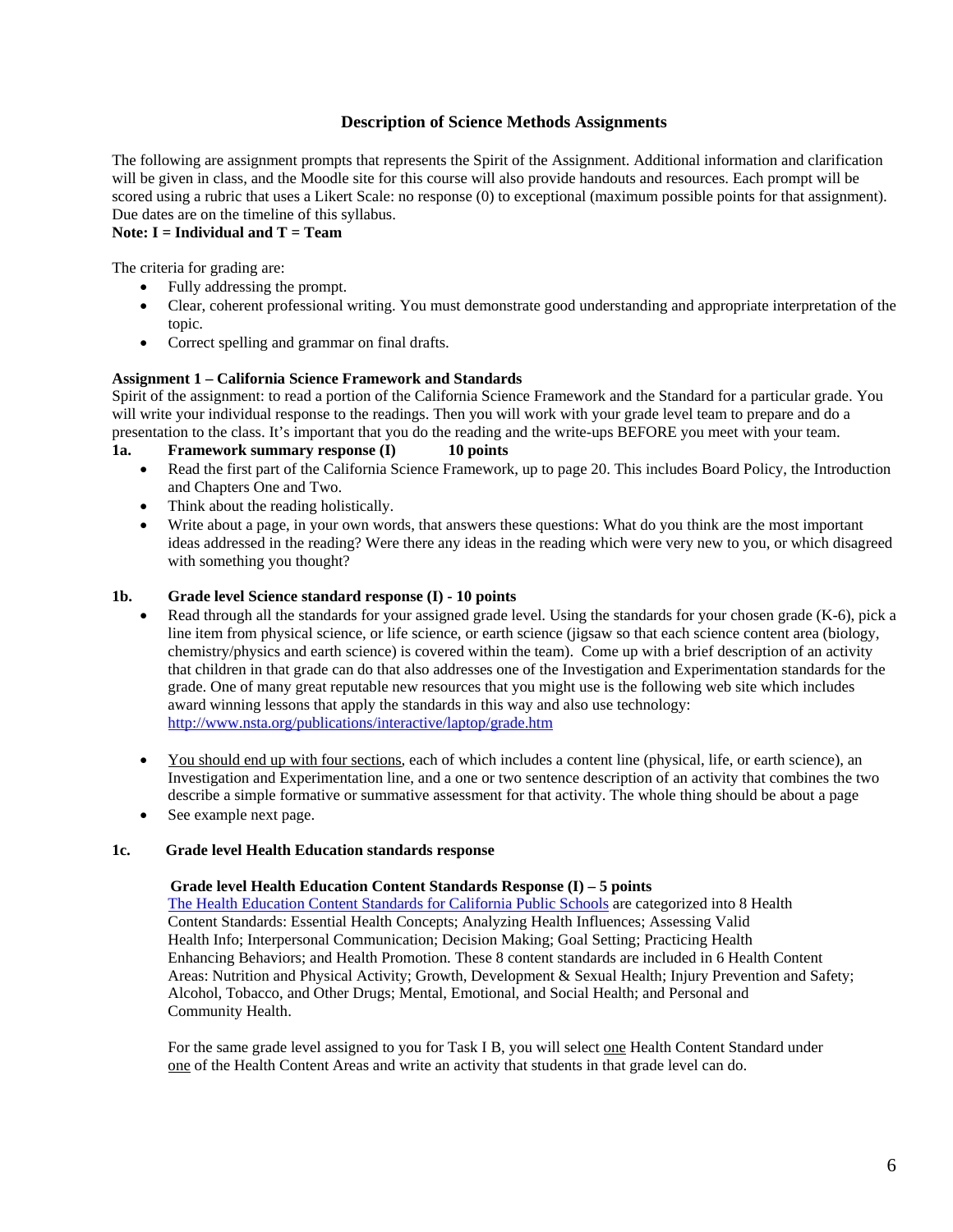# **1d. Team preparation and presentation (T) 5 points**

# **You will be given 30-40 minutes of class time to work with your team.**

- Get together with your team (arranged by grade level K-6). Look at the activities that everyone wrote up for Assignment 2b. Choose one.
- presented to the class. Make sure you quote the line from the standard on which your lesson plan is based. As a team, write up a lesson plan for the activity (with objectives, assessment, a brief description of the activity and any modifications for challenged students}. Put it on chart paper or an overhead transparency so it can be easily
- As a team, come up with a brief overview of the Science Standards for your grade. Don't try to give us every single line of the standard. Summarize it in such a way that we see generally what students are supposed to learn in physical, earth, and life science and in investigation and experimentation in that grade.
- In 8 minutes or less, present your lesson plan and standards choices. Be prepared to explain why your lesson plan represents really good science for students.
- Your grade for this assignment will be based on the content and quality of your presentation, and on the level of collaboration of the group.

# **Sample responses to Assignment 1b. and 1c.**

# Grade Four

# Physical Science

1.b. Students know how to build a simple compass and use it to detect magnetic effects, including the Earth's magnetic field

Investigation and Experimentation

6.f Follow a set of written instructions for a scientific investigation.

# Activity

 Following directions from the Internet, the students will work in partner pairs to build compasses, using paper cups, thread, a needle and a magnet. They will observe and record the action of the compass indoors and outdoors, and in proximity to various objects.

 applied (a rubric will be used to assess the level of understanding. Assessment (summative): The student will be able to draw and explain how s/he built the compass and how it used and

# Life Science

2.c. Students know decomposers, including many fungi, insects, and microorganisms, recycle matter from dead plants and animals.

# Investigation and Experimentation

6.c. Formulate and justify predictions based on cause-and-effect relationships.

# Activity

The students will predict the growth of mold on bread that has no preservatives. They will observe and record the progress of the mold in various circumstances (if the bread is left in the open air, if the bread is in a closed sandwich bag, etc.)

 explanations for their findings comparing the different variables of growth (or inhibition) Earth Science Assessment (Summative): The student can construct a simple data table to illustrate the progress of growth and offer

5.c. Students know moving water erodes landforms, reshaping the land by taking it away from some places and depositing it as pebbles, sand, silt, and mud in other places (weathering, transport, and deposition).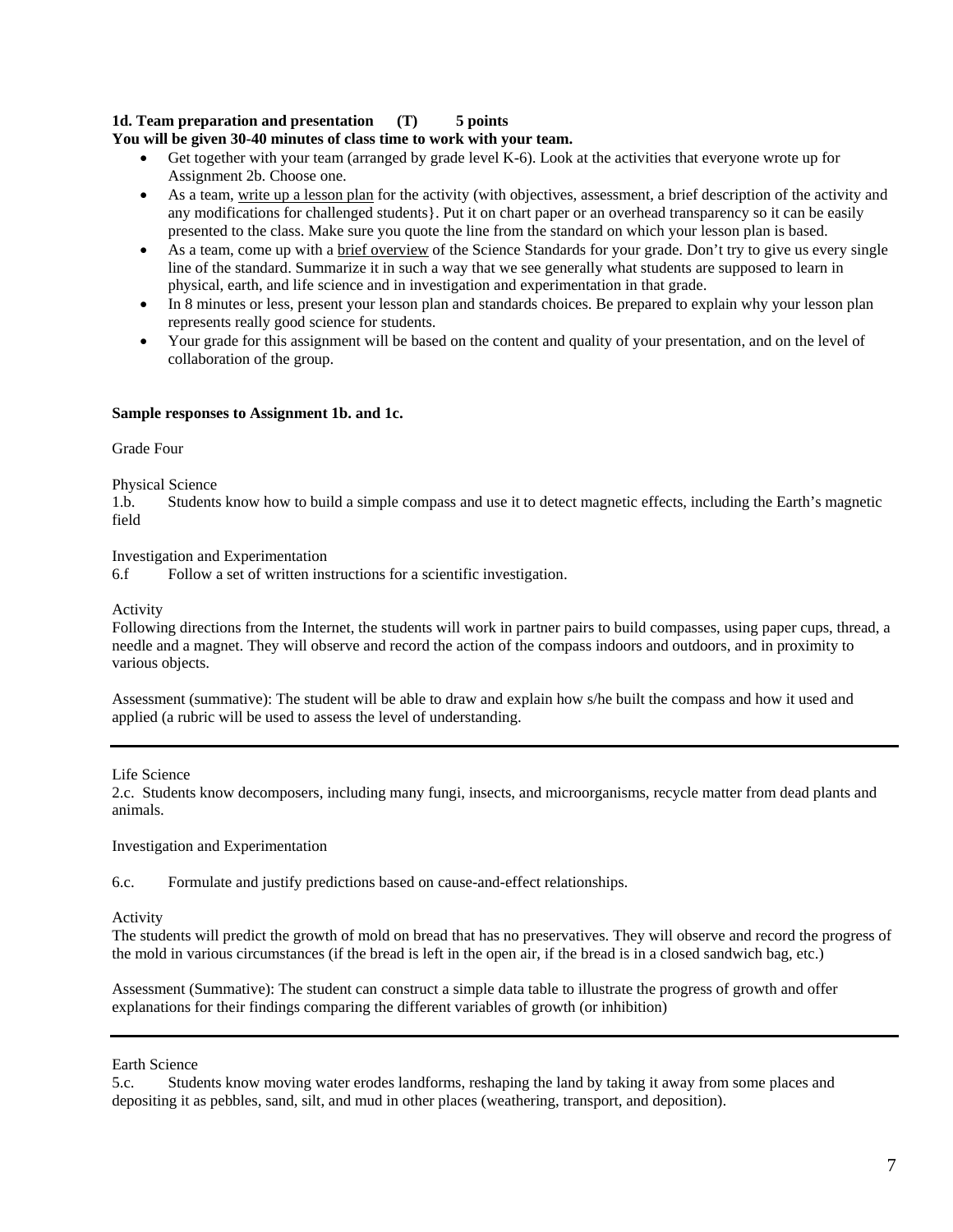Investigation and Experimentation

6.b. Measure and estimate the weight, length, or volume of objects.

Activity

In groups of four, students will create landforms (using common dirt) on cookie sheets. They will add measured amounts of water to their landforms, and will collect and measure the dirt that runs off.

Assessment (Formative): The students will form hypothesis to predict the effect of differing amounts of water on their specific landforms.

Health Content Area: Nutrition and Physical Activity

Health Content Standard 1.8.N - Identify ways to increase and monitor physical activity*.* 

Activity

In pairs, students will take turns in a jump rope activity. Starting with 5 jumps and increasing the jumps by 5, they will observe and record the maximum number of jumps that their partner can comfortably complete.

Assessment (Formative) Each student will first predict the maximum number of jumps that s/he can comfortably complete and then, in their science journals, identify factors that may influence their performance on the task.

# **Assignment 2 – Discrepant Event**

Spirit of the Assignment: to develop and teach a particular kind of a science inquiry lesson that teaches both science thought processes and science content. You will practice your discrepant event on at least one school-age child and reflect on the child's responses and what they indicate about how much he/she understood. Working by yourself or with a partner you will actually present your discrepant event to the class and give a copy of the lesson plan to each class member. After all the discrepant events have been presented, you will take a quiz to demonstrate that you personally learned the important science concepts that were presented.

# **2a. Discrepant Event Lesson Plan and Presentation T 15 points**

- Working in a team or two, find a discrepant event associated with one of the reading topics you will do in the textbook (Friedl). You can get one from the Text (Friedl) or Discrepant Events, by Keating, or go to a bookstore or the children's section of the library and look for books on Science Tricks, or Science Magic.
- Get together the materials needed for the discrepant event.
- Practice doing the event.
- Make sure you understand the science behind the event. If you got it from an Internet website, there may be simply and will use the appropriate vocabulary for you to use with your students. Remember, you don't have to have background info on the site. Another good place to look: the children's section of the public library. Find children's books on the topic in addition to or even preferably to books for adults. The children's books will explain things a college-level understanding of the topic, just have good, accurate information at your students' level.
- Do your discrepant event with at least one school-age child or a classroom group and take careful notes on the child's responses. (This ties in with Assignment 3b.)
- Fill in the discrepant event cover sheet, including the two questions.
- On your assigned day, bring in your materials and equipment and do your discrepant event for/with the class. **You are limited to 15 minutes presentation time.**
- After presenting your event, give each member of the class a copy of the lesson plan.
- Turn in your lesson plan, the cover sheet and your individual journal.

# **2b. Discrepant event journal I 10 points**

- After you have done your discrepant event with a child or children, look at your notes and think about how it went. (You may realize that your event needs to be modified before you do it with the class.)
- Write a description of what happened, with special attention to what the child said and did. Analyze the child's response: what portions of the event, and to what extent, did the child understand what was happening? Why or why not?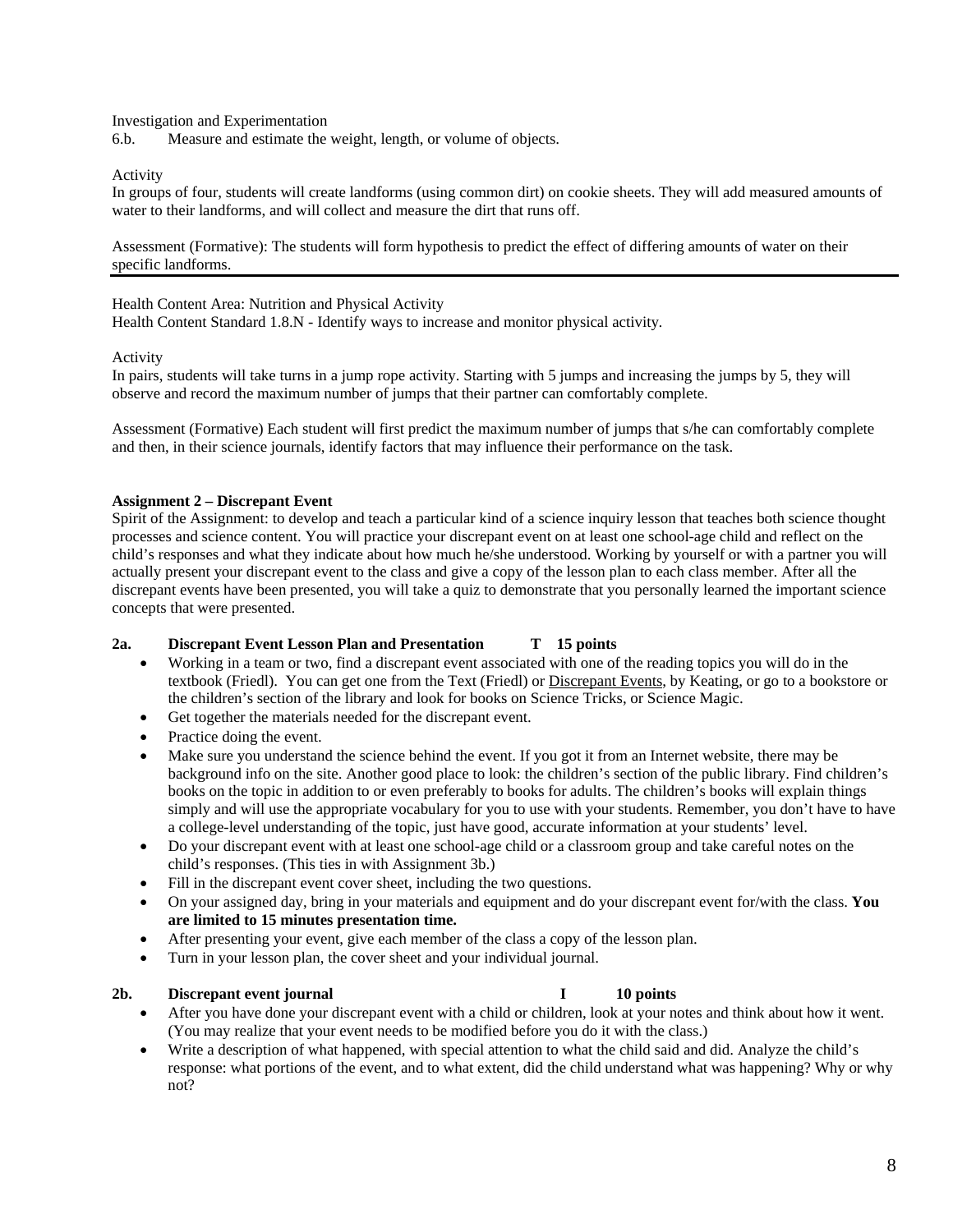### 2c. **2c. Edited video of DE presentation during tutoring session (Movie Camp Model) 15 pts.**

 After having completed the DE in class use one of the tutoring sessions to video tape the DE. Using editing tools (I-Movie etc.) produce a 3-5 minute video with titles, music, transitions etc. that could be used as a teaching model. Make sure both of your team members have opportunities to film and edit the DE.

# 2d. Discrepant event quiz **I** 20 points

 After all discrepant events have been presented in class; a quiz will be given on the content of the events. Dr. Joe Keating will design the quiz based on the questions submitted by each partner pair on their Discrepant Event Cover Sheet. *This quiz*  will be open notebook, but not open handout. That means you should take careful notes during each discrepant event *presentation.* 

# **Assignment 3 – Observation/art/writing**

 The spirit of this assignment is for you to observe something using all your senses, then use what you have observed to do writing and an art activity from the book Moon Journals. You can use any kind of an experience for this: a walk on the beach, playing basketball, bathing a baby. Immediate experience is very important, so even it's something you've done many times before, do it again for this assignment. DON'T DO IT FROM MEMORY.

### 3a. **3** Observation **I** 5 points

- Invitation for your particular day. If you didn't buy the book, borrow it from the Moon Journals director or use one of the copies and copy the relevant pages. Sign up for a particular day, from 1 to 28 in the Moon Journals book. Look at the Art Invitation and the Writing
- Observation is a critical part of science and teaching science to children. To that end observe a natural event and take notes. You will need at least three specific details for each sense. Your notes can be in any format, and can be handwritten, as long as they are legible. If there is one sense that can't be used for your observation, give the reason why.) You will turn in your notes.

# **3b. Art and Writing Integrated into Science I 15 points**

- work, see the instructor. As an alternative to this have a child apply an observation to the art and writing and present Follow the directions in the Moon Journals book for the writing and art activities for your assigned day. Apply and connect them to your observation for assignment 5a. As creatively as you can. If either the writing or the art won't that as your artifact.
- Look in the Timeline for Art/Writing. On that day, bring your response to the Art and Writing Invitations to class for Show and Tell.
- REMEMBER—YOU ARE NOT GOING TO DO YOUR WRITING AND ART ABOUT THE MOON. YOU ARE GOING TO USE WHAT YOU OBSERVED, WHETHER IT'S WALKING ON THE BEACH OR BATHING A BABY.

# **Assignment #5 - Appropriate Teacher Dispositions/Attributes (Pre and Post Evaluations) 10 pts**.

*The Maintenance and Development of Positive Teacher Behaviors in the College of Education Courses*  (Affective Objectives)

# Purpose/Rationale

A variety of practitioner and university research suggests the importance of linking affective objectives to all cognitive objectives in all subject areas (Roberts and Kellough, 2000) and the correspondence of particular teacher personal attributes considered critical to establishing this linkage to excellent teaching and learning (Baldwin, Keating and Bachman, 2003). Krathwohl, Bloom and Masia (1964) developed a useful taxonomy for teachers to use in implementing affective objectives. These are hierarchical from least internalized to most internalized: 1) receiving; 2) responding; 3) valuing; 4) organizing; 5) internalizing. Teachers should be integrating these expectations into their teaching but must also be able to demonstrate the attributes associated with these in their own learning.

 In light of this, it is critical for pre-service teachers to be given an overall dispositional model (a range of behavioral expectations) that can be used by them, as future teachers, and that illustrates the importance of and encourages the practice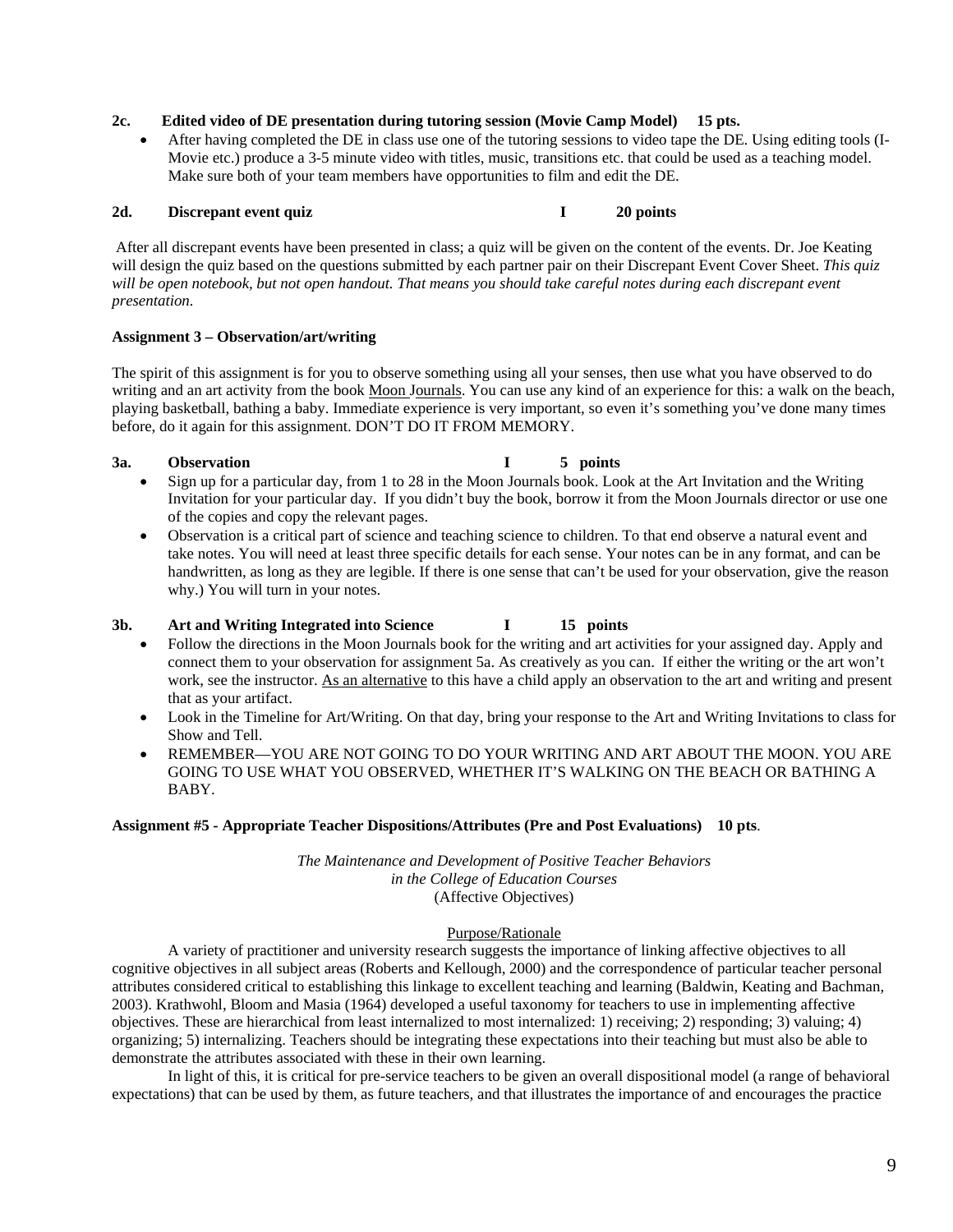of these attributes. These attributes generally reflect the high expectations of quality teaching such as enthusiasm, positive attitudes, positive interactions and supportive interpersonal relationships within the teaching environment. There is a general consensus within the educational community that these attributes are considered highly desirable professional qualities for teachers (with an obvious range of individual manifestations) that will assist in promoting successful teaching and learning

| outcomes for both teachers and their K-12 students. |                            |  |                                 |  |  |  |
|-----------------------------------------------------|----------------------------|--|---------------------------------|--|--|--|
| 5а.                                                 | Self pre-assessment        |  | 5 points                        |  |  |  |
| 5b.                                                 | Instructor post-assessment |  | 5 points (based on improvement) |  |  |  |

# **Scoring Criteria**

 completion) and by the instructor at the end of the course and adjusted to reflect a potential maximum score of 5/5. Each of these seven "attributes" will be scored on a 5-point rubric with justification by the student (based on Demonstrated improvement for an individual in any area will be used as a strong consideration in the scoring of these attributes. Peer input and intermediate conferences may assist in formative assessments.

 $5 =$  Much above/Excellent qualities demonstrated for this attribute as noted with justification (no evidence of sub par examples)

4 = Above average qualities demonstrated for this attribute as noted with justification (few or no sub par examples)

- $3 =$  Average qualities demonstrated for this attribute as noted with justification (some
- Limitations or examples noted)

2 = Below average qualities demonstrated for this attribute (numerous limitations or examples noted)

1 = Well below average qualities demonstrated for this attribute (serious overall limitations noted in this area)

# **Generally Accepted Attributes of Highly Effective Teachers (as seen in pre-service programs)**

(Roberts and Kellough, 2000; Stone, 2002; McEwan, 2002; Baldwin, Keating and Bachman, 2003; Johnson and Johnson, 1994; COE Mission Statement, 1997)

 The following will be used as a guideline to assess the level of attainment (and progress) in demonstrating these attributes. Score yourself for each attribute based on a 1-5 scale with appropriate justification and examples.

- 1) **General classroom attendance, promptness, and participation:** is on time, respects time boundaries (breaks, etc.), regularly attends class, and actively participates.
- recognizes and respects the perspectives of fellow classmates, gives wait time, listens actively, uses non-interruptive skills, mediates disagreements by working to understand others' perspectives and finding common ground, 2) **Attention to classroom discussion protocols** (per Epstein's Five Stage Rocket)**:** respects time limitations, genuinely encourages all to participate.
- 3) **Social and cooperative skills (as illustrated in cooperative projects)**: assumes responsibility of one's roles, is open to consensus and mediation, effectively communicates ideas, attends group meetings, is dependable, respects others' ideas, expects quality work from self and colleagues, manages time effectively, uses organizational skills and leadership skills, is assertive but not aggressive, uses reflection as a means of evaluation, motivates and offers positive reinforcement to others.
- 4) **Attention to assignments:** meets time deadlines, produces quality products, responds cooperatively to constructive criticism, uses rubrics or other stipulated criteria to shape an assignment, prioritizes tasks and performs/supervises several tasks at once.
- 5) General classroom demeanor: is professional, creative, kind, sensitive, respectful, has a sense of humor, is supportive of fellow classmates and instructors; recognizes others' perspectives as valid and works to include all "voices" in the classroom; is aware of and responsive to issues and behaviors that might marginalize colleagues in the classroom.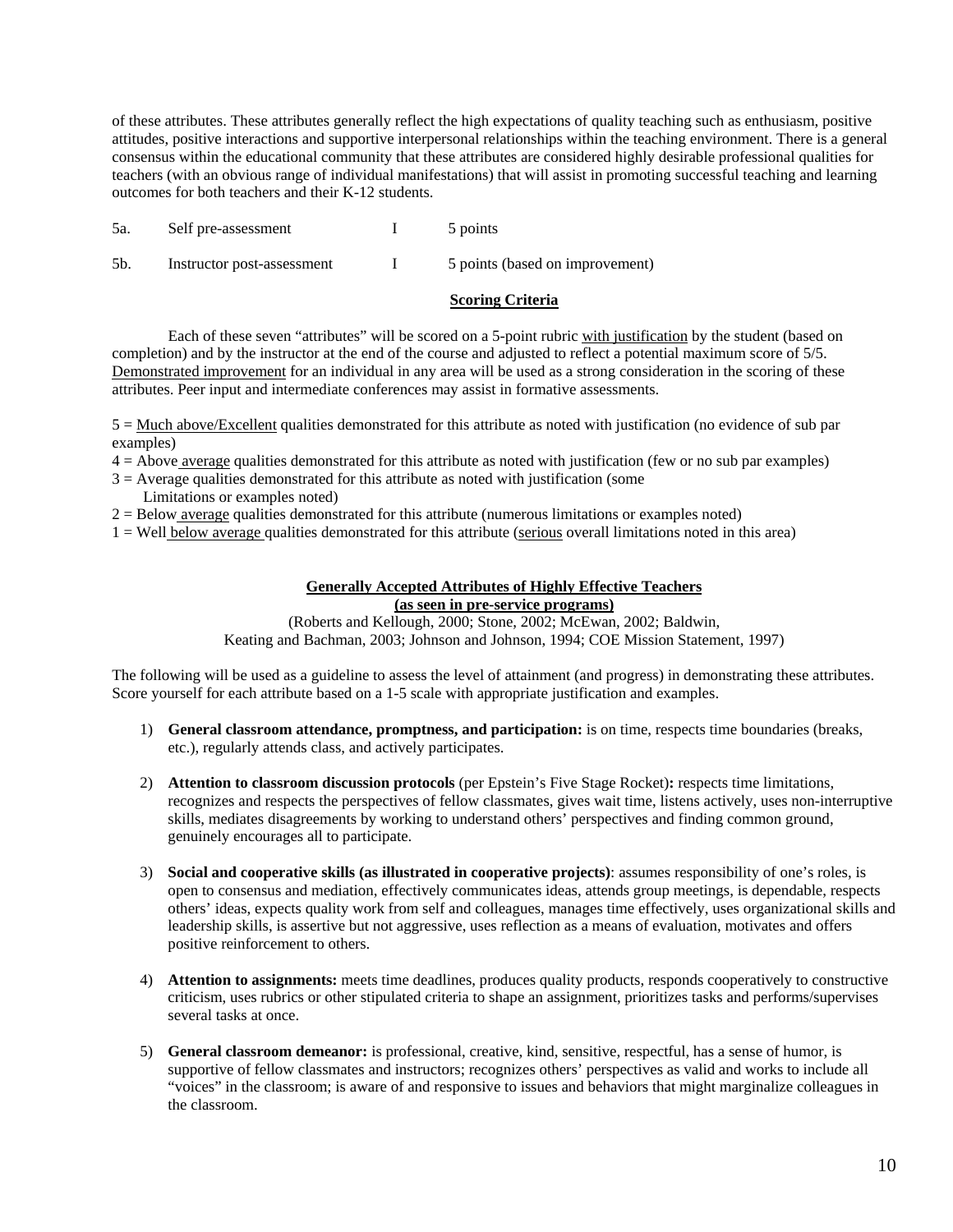- 6) **Flexibility:** is responsive when reasonable adjustments to the syllabus, curriculum, schedule, and school site work calmly under stress. assignments become necessary (common to the educational arena); can work through frustrations by problemsolving with others and not letting emotional responses dominate or impair thinking; "bounces" back easily; can
- sense of exploration; demonstrates passion for and metacognition of learning across the curriculum and within 7) **Openness to and enthusiasm for learning:** can engage with a variety of educational ideas with an open mind and a discipline areas; takes advantage of learning opportunities and seeks out additional opportunities for learning.

# Compass**) Assignment # 6 - Model of Interdisciplinary Science Teaching that incorporates authentic assessment (**Map and

 Spirit of the Assignment: Students will learn how to read topographic maps and use a compass to find directions. By doing this activity, you will apply elements of geology, mathematics and geography. **10 Pts. (**Done in class)

# **Assignment #7 Using Field Trips in Science (WAP Field Trip)**

**Assignment #7 Using Field Trips in Science** (WAP Field Trip)<br>Spirit of the assignment: by attending this field trip students will understand: 1) general procedures for planning an implementing a field trip in science; 2) how to access and use resources provided by a site prior to going; 3) Pre, during and post lesson plans using a) prepared curricular materials at a field site; or teacher developed and implemented curricular plans Details of the field trip overview and requirements will be presented in class. **(15 pts.)** 

# **Assignment #8 (A – E): Inquiry-Based Problem Solving/Teaching Model**

- **A. Open Ended Science Experiments 5pts**
- **B.** Odyssey of the Mind: Superlinks 5 pts)<br>C. Verbal Non-Verbal 5 pts<br>D. Invention Convention 10 pts and
- C. Verbal Non-Verbal 5 pts
- D. Invention Convention 10 pts and
- **E. The use of and Sparks Probe-ware (Application of Health Education Content Standards) 5pts**

A model to solve problems and the scientific method (Learning Cycle) will be utilized in class to apply and overview these five different examples of inquiry based curricular (or extra curriculum) models in science. **(30 pts.)** 

# **Assignment #9 Applying Readings in Science Topics/ Content for K-6 Teachers**

- 1) Each week students will read one of the three or four topic areas (Chapters) of science content and pedagogy assigned that week from Friedl/Koontz.
- 2) They will formulate a graphic organizer and or outline (as a handout and teaching outline) to assist in explaining the major elements of that chapter to their small group.
- 3) They will meet with their group to jigsaw each of the assigned chapters.
- 4) In a general class discussion they will pose any questions or issues related to the topics discussed.
- representative (5 pts each  $X$  5 = 25 pts) 5) The Discrepant Events for that class period will attempt to be coordinated with the topics of that day so they are

# **EXTRA CREDIT**

 All students can gain extra credit for certain in-class and out-of-class activities. *There is a cap of 10 points total that can be applied to your grade. Three are provided below.* 

Publication Name, and Date of Publication. **Read a scientific articles** concerning science or science education and write a one-page reaction paper on each article. Articles must be a relatively current publication date. They can be from scholarly journals, or ERIC, from the Internet, from the newspaper, or from general interest publications. Please make sure to include the Author, Title,

2 points per article (maximum two articles).

- **Watch a television show or movie** that deals with science or science education and write a one-page reaction paper. (Maximum **two reports (**2 points per report)
- **Be a director**, according to the list below. 5 points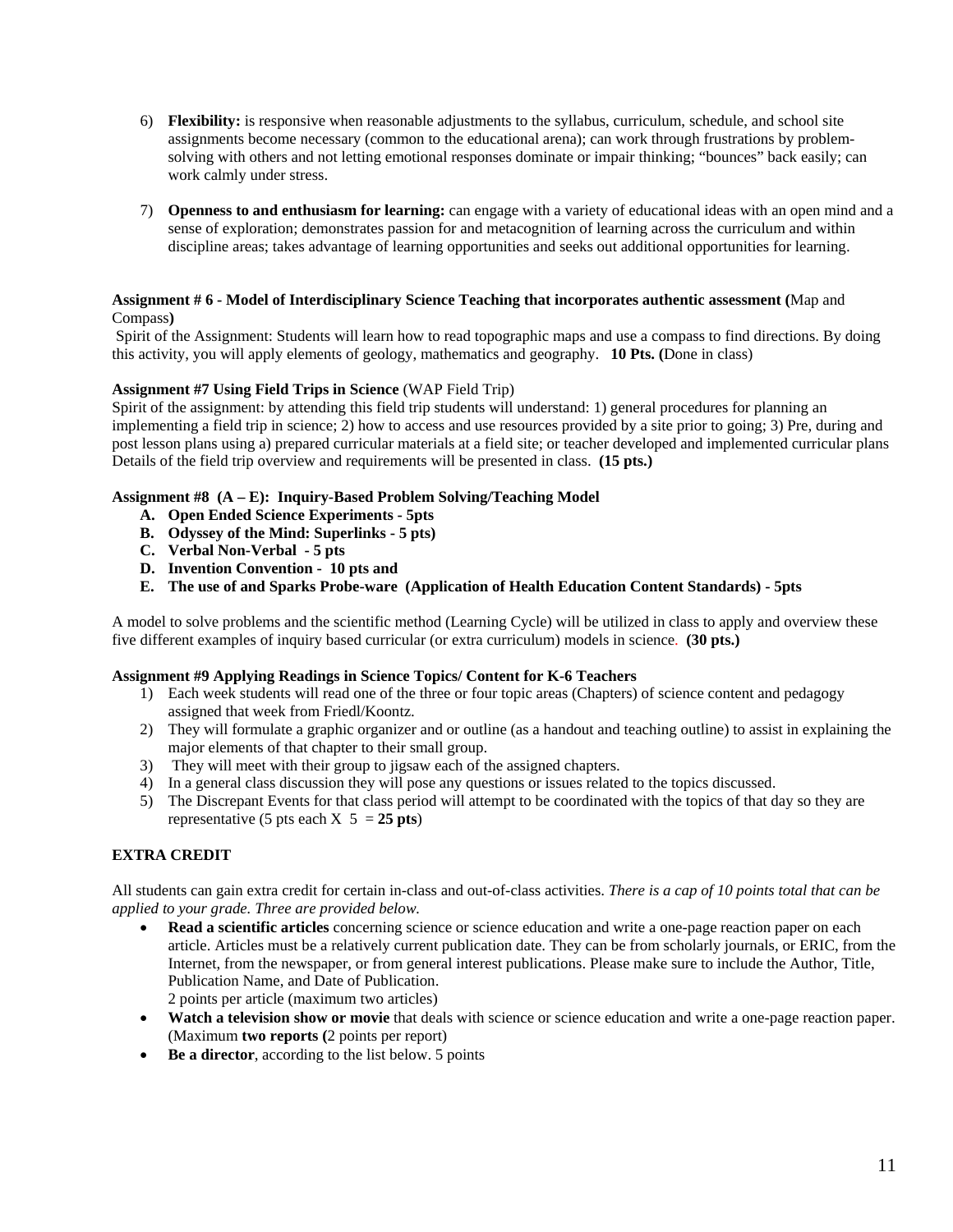# List of Potential Classroom Directors

Director of Directors – Assigns Directorships – keeps list

Classroom note-taker: organizes succinct summary of major ideas of each class and distributes electronically

Discrepant Event Coordinator/Moon Journal Coordinator,/ California Frameworks Coordinator

Technology coordinator—assists with use of smart classroom to facilitate student presentations

Timer …Keeps student presentation on time

Assignment Folder coordinator---collects and hands out grade folders and papers before and after class

Environmental coordinator---makes sure classroom environment is appropriate both before and after class

Name Tag Director – Make sure everybody has a name tag each class

Contact Information Director—Make class list with current contact info including emails

Assignment coordinator—sends out weekly reminders of assignments due and clarification with instructor if needed

Photographer – takes photos of students (for folders) and various class activities. Shows them to class.

Science Education researcher– Find science/science education websites and news articles that are relevant and present to class

Field Trip Coordinator—Helps with arrangements to the WAP

Science Method Text Topic Area Assignments

Other (you choose depending on your expertise and needs of the class)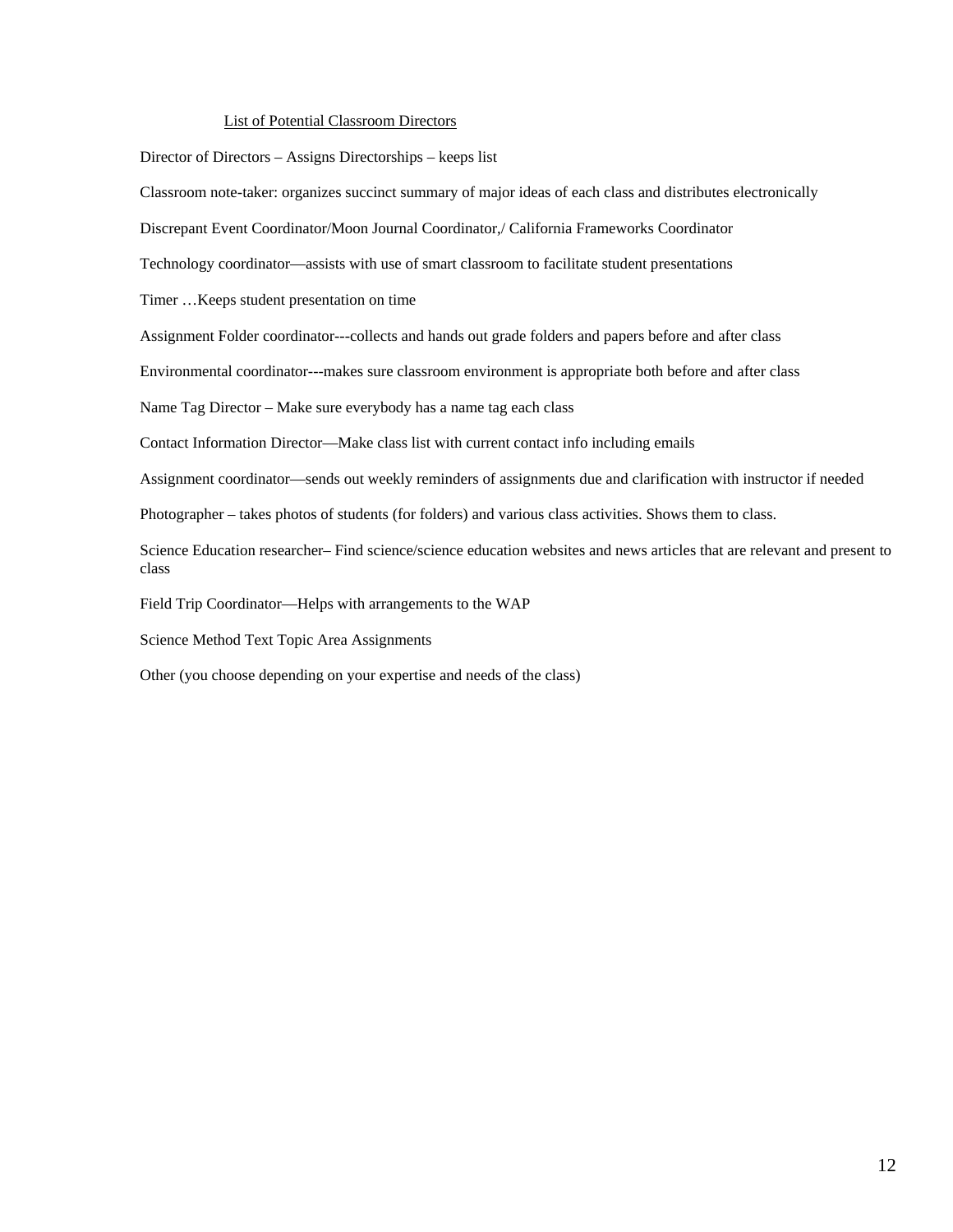|                         | Gradesheet - EDMS 545, Spring 2012- Keating & Flores                                                                                                                                                               | Name     |                                        |                                |  |  |  |
|-------------------------|--------------------------------------------------------------------------------------------------------------------------------------------------------------------------------------------------------------------|----------|----------------------------------------|--------------------------------|--|--|--|
| Attendance:             |                                                                                                                                                                                                                    |          |                                        |                                |  |  |  |
| #1                      | #2                                                                                                                                                                                                                 | #3       |                                        | #4                             |  |  |  |
| #5                      | #6                                                                                                                                                                                                                 | #7       |                                        | #8                             |  |  |  |
| <b>Assignments:</b>     |                                                                                                                                                                                                                    |          |                                        |                                |  |  |  |
| 1a.                     | Framework Write-up                                                                                                                                                                                                 |          | $\mathbf I$                            | /10                            |  |  |  |
| $1b$ .                  | Science Standard Write-up                                                                                                                                                                                          |          | $\mathbf I$                            | /10                            |  |  |  |
| 1c.                     | Framework/Standards Team Presentation                                                                                                                                                                              |          | T                                      | /5                             |  |  |  |
| 1d.                     | Health Standard Write-up                                                                                                                                                                                           |          | $\mathbf I$                            | _/5                            |  |  |  |
| 2a.                     | Discrepant Event Lesson Plan and Presentation                                                                                                                                                                      |          | T                                      | /15                            |  |  |  |
| 2b.                     | Journal-Doing your discrepant event with a child                                                                                                                                                                   |          | I                                      | /10                            |  |  |  |
| 2c.                     | Edited film of DE (Movie Camp model)                                                                                                                                                                               |          | T                                      | /15                            |  |  |  |
| 2d                      | Discrepant Event Quiz - Open notebooks                                                                                                                                                                             |          | $\mathbf I$                            | /20                            |  |  |  |
| 3a                      | Observation of natural event                                                                                                                                                                                       |          | $\mathbf I$                            | /5                             |  |  |  |
| 3b.                     | (Connected to Moon Journals)<br>Art/Writing (Moon Journals)                                                                                                                                                        |          | I                                      | /20                            |  |  |  |
| 5a                      | Appropriate Disposition - Self pre-assessment                                                                                                                                                                      |          | Ι                                      | /5                             |  |  |  |
| 5b.<br>6<br>7<br>8<br>9 | Dispositions - Instructor post-assessment<br>Map and Compass (Inter. Learning)<br>Using Field Trips in Science (WAP)<br>Problem Solving (OM/IC/Open ended: Towels/Probeware)<br>Assigned Reading Topic from Friedl | TSC(5 X) | I<br>$\mathbf I$<br>T<br>I or T<br>I/T | /5<br>/10<br>/15<br>/30<br>/25 |  |  |  |

# **Addendum A Grade Sheet (Please copy and bring to class for folder)**

Additions \_\_\_\_/10 pt (max)

Total \_\_\_\_\_\_\_/205